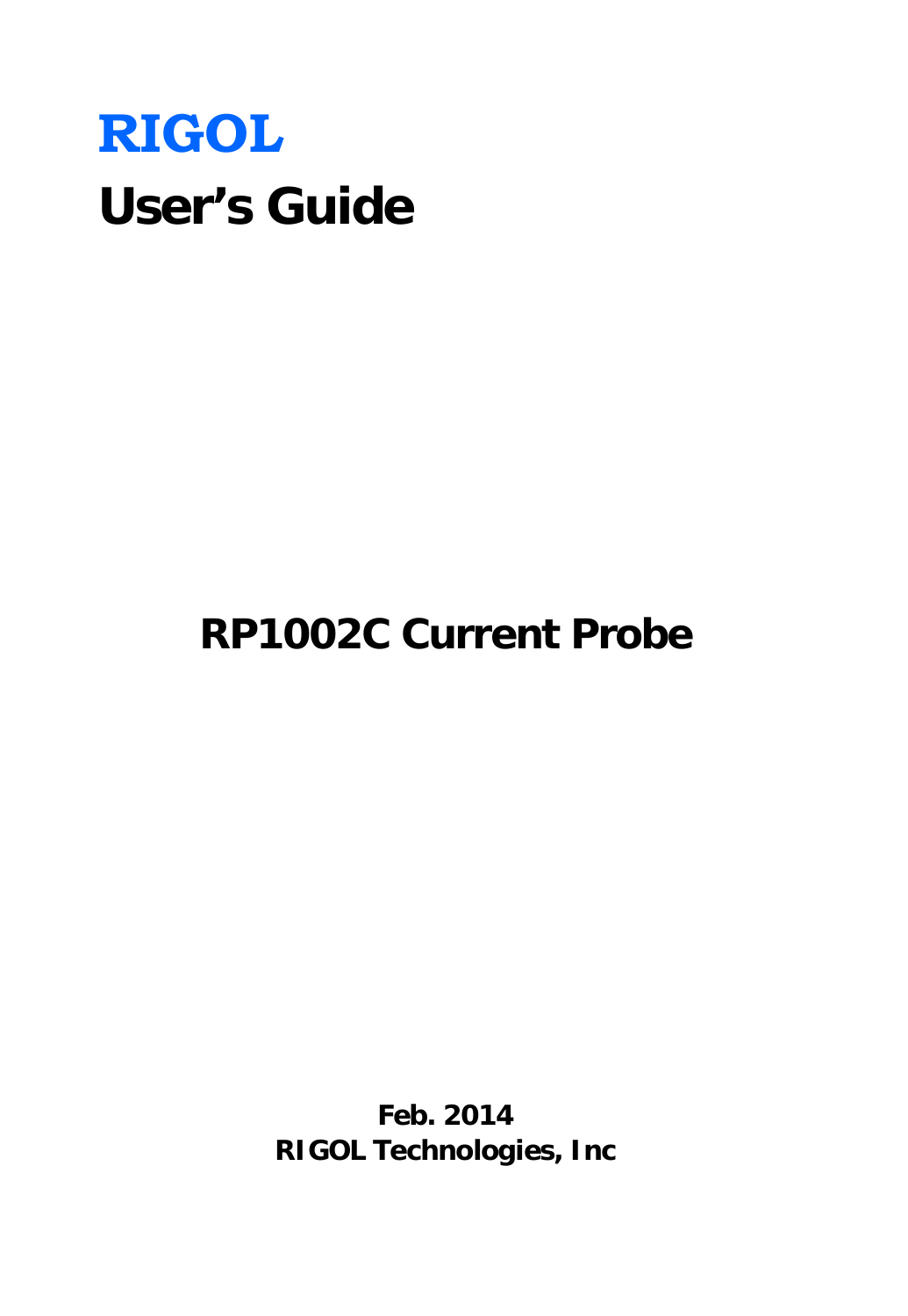# <span id="page-1-0"></span>**Guaranty and Declaration**

# **Copyright**

© 2012 RIGOL Technologies, Inc. All Rights Reserved.

# **Trademark Information**

**RIGOL** is a registered trademark of RIGOL Technologies, Inc.

### **Publication Number**

UGE17103-1110

### **Notices**

- **RIGOL** products are protected by patent law in and outside of P.R.C.
- **RIGOL** reserves the right to modify or change parts of or all the specifications and pricing policies at company's sole decision.
- Information in this publication replaces all previously corresponding material.
- **RIGOL** shall not be liable for losses caused by either incidental or consequential in connection with the furnishing, use or performance of this manual as well as any information contained.
- Any part of this document is forbidden to be copied or photocopied or rearranged without prior written approval of **RIGOL**.

# **Product Certification**

**RIGOL** guarantees this product conforms to the national and industrial standards in China as well as the ISO9001:2008 standard and the ISO14001:2004 standard. Other international standard conformance certification is in progress.

# **Contact Us**

If you have any problem or requirement when using our products or this manual, please contact **RIGOL**.

E-mail: service@rigol.com

Websites: www.rigol.com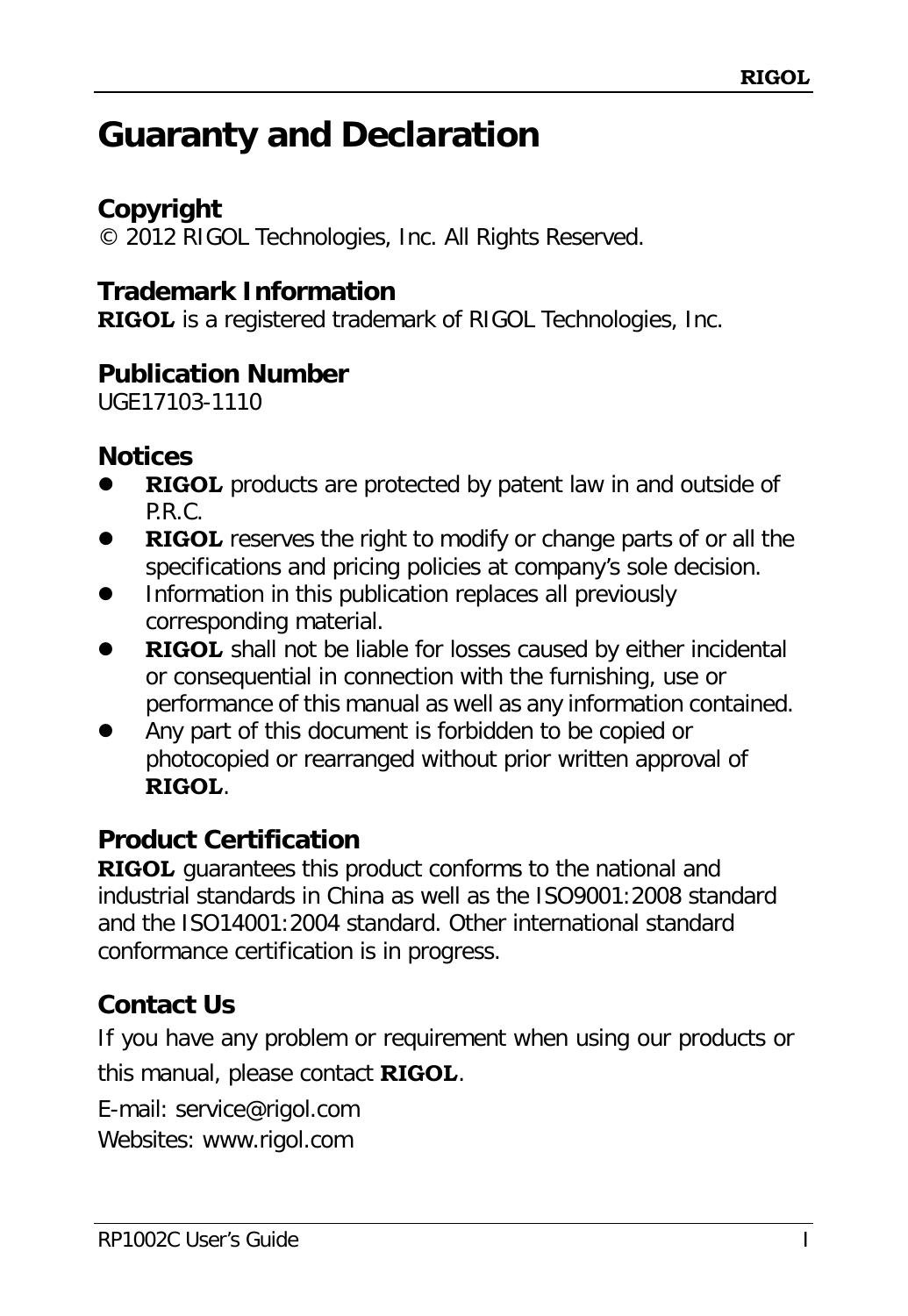# <span id="page-2-0"></span>**General Safety Summary**

Please review the following safety precautions carefully before putting the instrument into operation so as to avoid any personal injuries or damages to the instrument and any product connected to it. To prevent potential hazards, please use the instrument only specified by this manual.

### **Ground The Instrument.**

The instrument is grounded through the Protective Earth lead of the power cord. To avoid electric shock, it is essential to connect the earth terminal of power cord to the Protective Earth terminal before any inputs or outputs.

# **Observe All Terminal Ratings.**

To avoid fire or shock hazard, observe all ratings and markers on the instrument and check your manual for more information about ratings before connecting.

# **Replace Fuse Properly**

Make sure that no overvoltage (such as voltage caused by thunderbolt) this product. Otherwise, the operator might be exposed to electric shock.

# **Do Not Operate Without Covers.**

Do not operate the instrument with covers or panels removed.

# **Avoid Circuit or Wire Exposure.**

Do not touch exposed junctions and components when the unit is powered.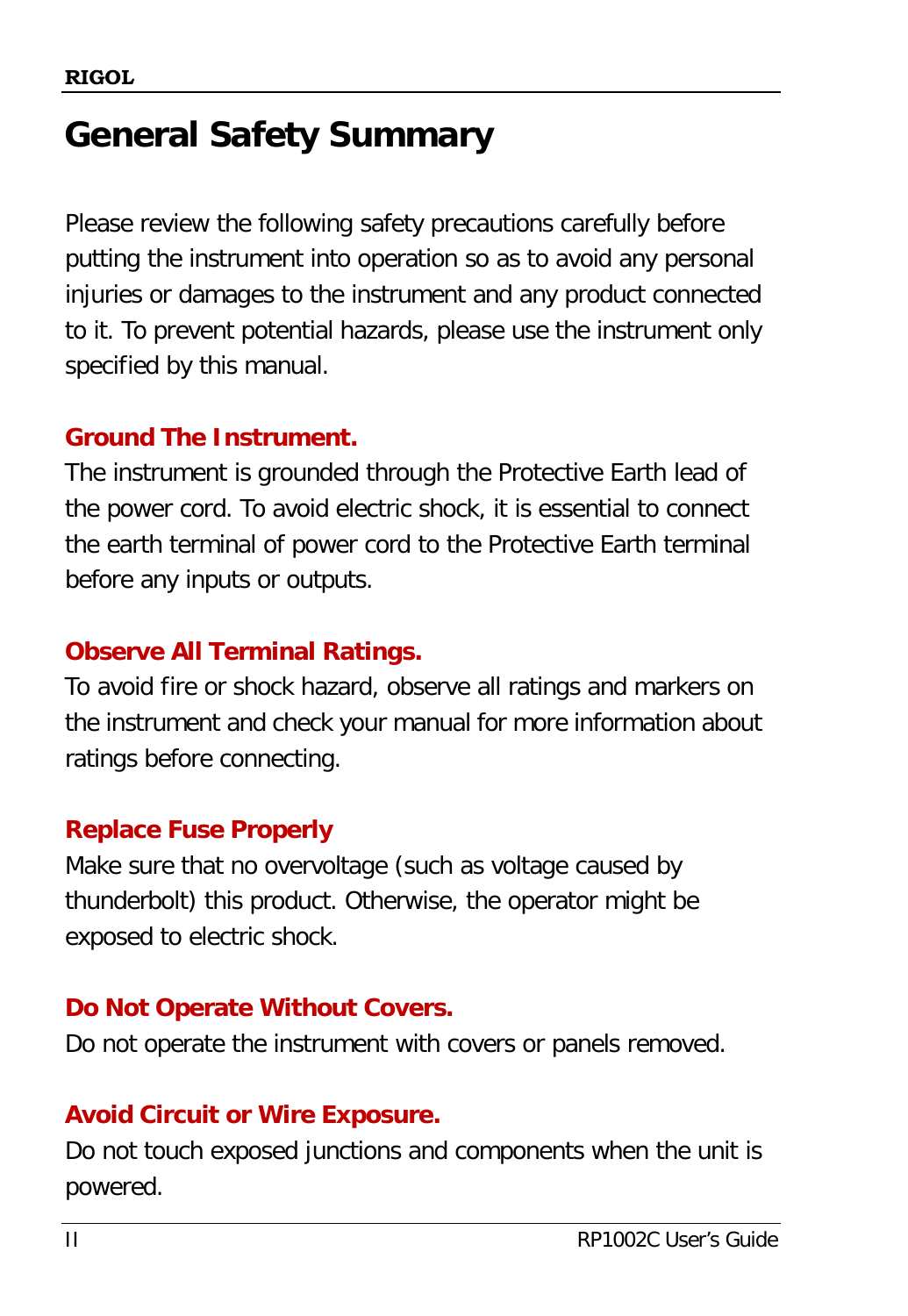### **Do Not Operate With Suspected Failures.**

If you suspect damage occurs to the instrument, have it inspected by qualified service personnel before further operations. Any maintenance, adjustment or replacement especially to circuits or accessories must be performed by **RIGOL** authorized personnel.

### **Keep Well Ventilation.**

Inadequate ventilation may cause increasing of temperature or damages to the device. So please keep well ventilated and inspect the intake and fan regularly.

# **Do Not Operate in Wet Conditions.**

In order to avoid short circuiting to the interior of the device or electric shock, please do not operate in a humid environment.

# **Do Not Operate in an Explosive Atmosphere.**

In order to avoid damages to the device or personal injuries, it is important to operate the device away from an explosive atmosphere.

# **Keep Product Surfaces Clean and Dry.**

To avoid the influence of dust and/or moisture in air, please keep the surface of device clean and dry.

# **Electrostatic Prevention.**

Operate in an electrostatic discharge protective area environment to avoid damages induced by static discharges. Always ground both the internal and external conductors of the cable to release static before connecting.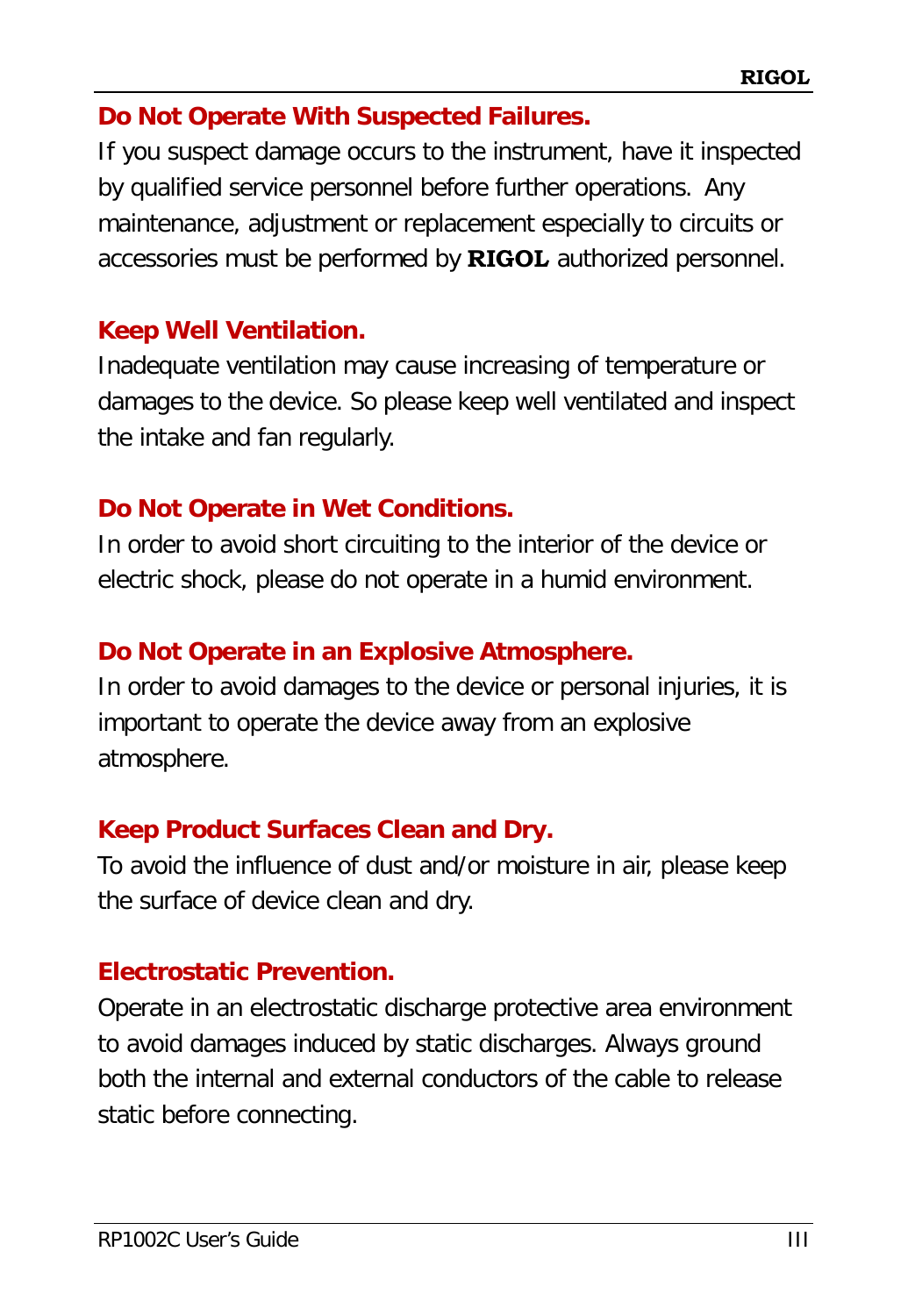# <span id="page-4-0"></span>**Safety Terms and Symbols**

**Terms in this Manual.** These terms may appear in this manual:



### **WARNING**

Warning statements indicate the conditions or practices that could result in injury or loss of life.



### **CAUTION**

Caution statements indicate the conditions or practices that could result in damage to this product or other property.

**Terms on the Product.** These terms may appear on the Product:

| <b>DANGER</b>  | indicates an injury or hazard may immediately                  |
|----------------|----------------------------------------------------------------|
|                | happen.                                                        |
|                | <b>WARNING</b> indicates an injury or hazard may be accessible |
|                | potentially.                                                   |
| <b>CAUTION</b> | indicates a potential damage to the instrument or              |
|                | other property might occur.                                    |

**Symbols on the Product.** These symbols may appear on the product:





**Double Insulation**

**Safety Warning**

**Terminal**





**Protective Earth** 

**Chassis Ground**

**Test Ground**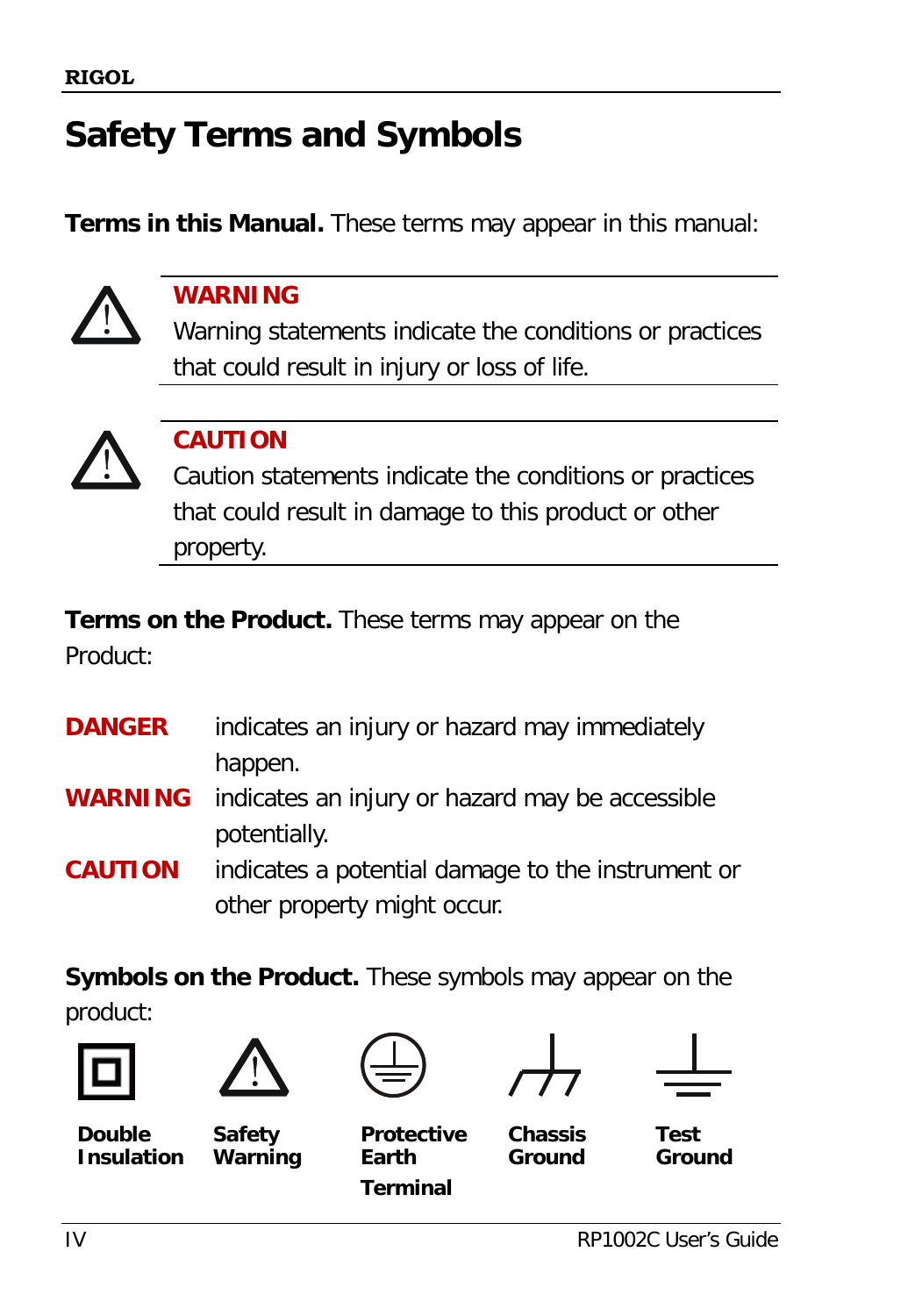# **Contents**

| Connection between the Current Probe and Oscilloscope  1    |
|-------------------------------------------------------------|
| Connection between the Current Probe and Digital Meter 4    |
|                                                             |
|                                                             |
|                                                             |
|                                                             |
|                                                             |
|                                                             |
|                                                             |
|                                                             |
|                                                             |
|                                                             |
|                                                             |
|                                                             |
|                                                             |
|                                                             |
| Appendix 1 Gain versus Frequency at 1 A Peak (Typical)  12  |
| Appendix 2 Maximum Current versus Frequency  12             |
| Appendix 3 DC Signal Linearity in 50mV/A Range (Typical) 13 |
| Appendix 4 Phase versus Frequency at 1 A Peak (Typical) 13  |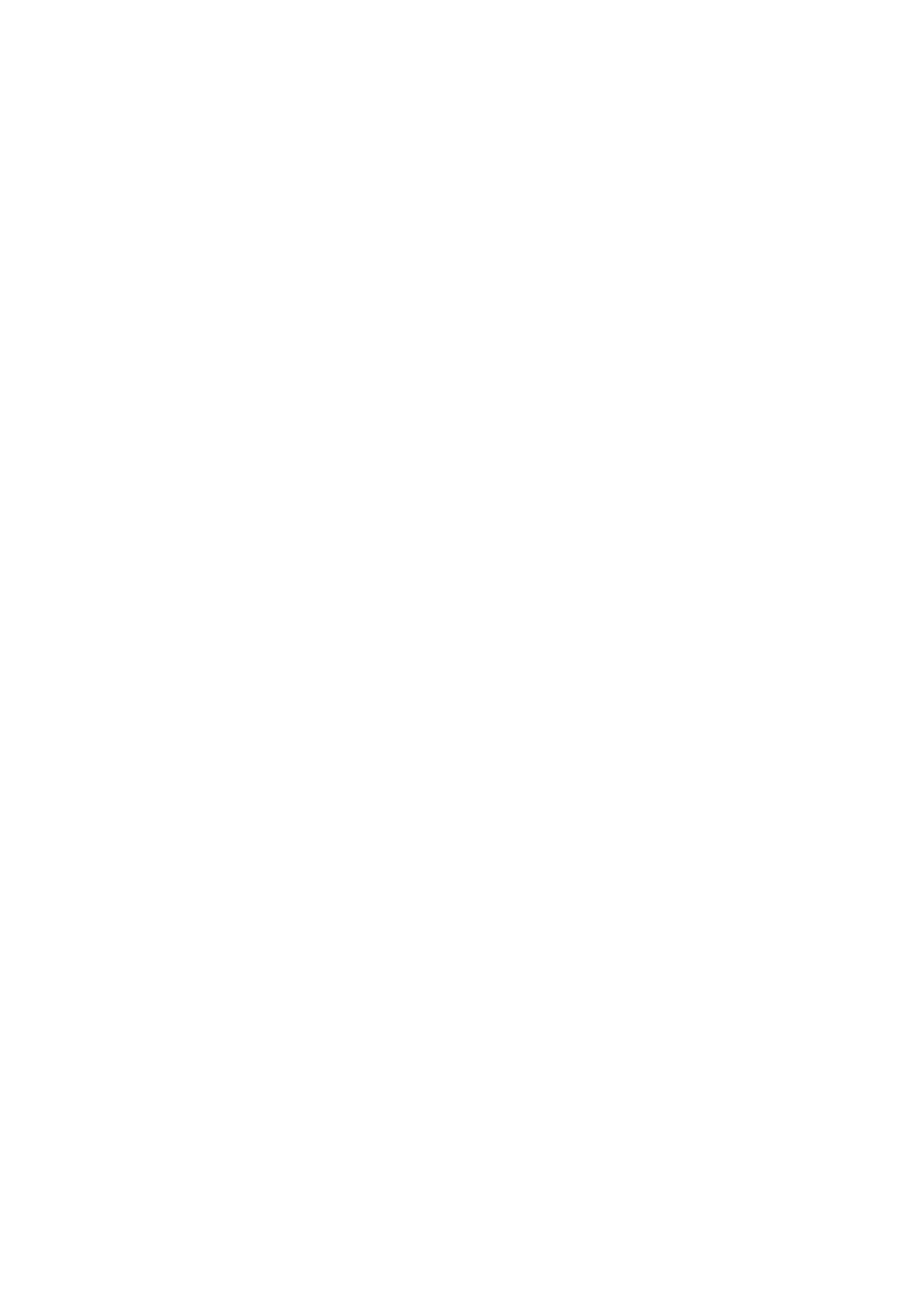# <span id="page-7-0"></span>**RP1002C Overview**

The RP1002C current probe enables a general purpose oscilloscope to display AC and DC current signals up to 100 A Peak (70 A RMS). The RP1002C current probe can also make AC and DC measurements with a multimeter by using the BNC-to-banana plug adapter.

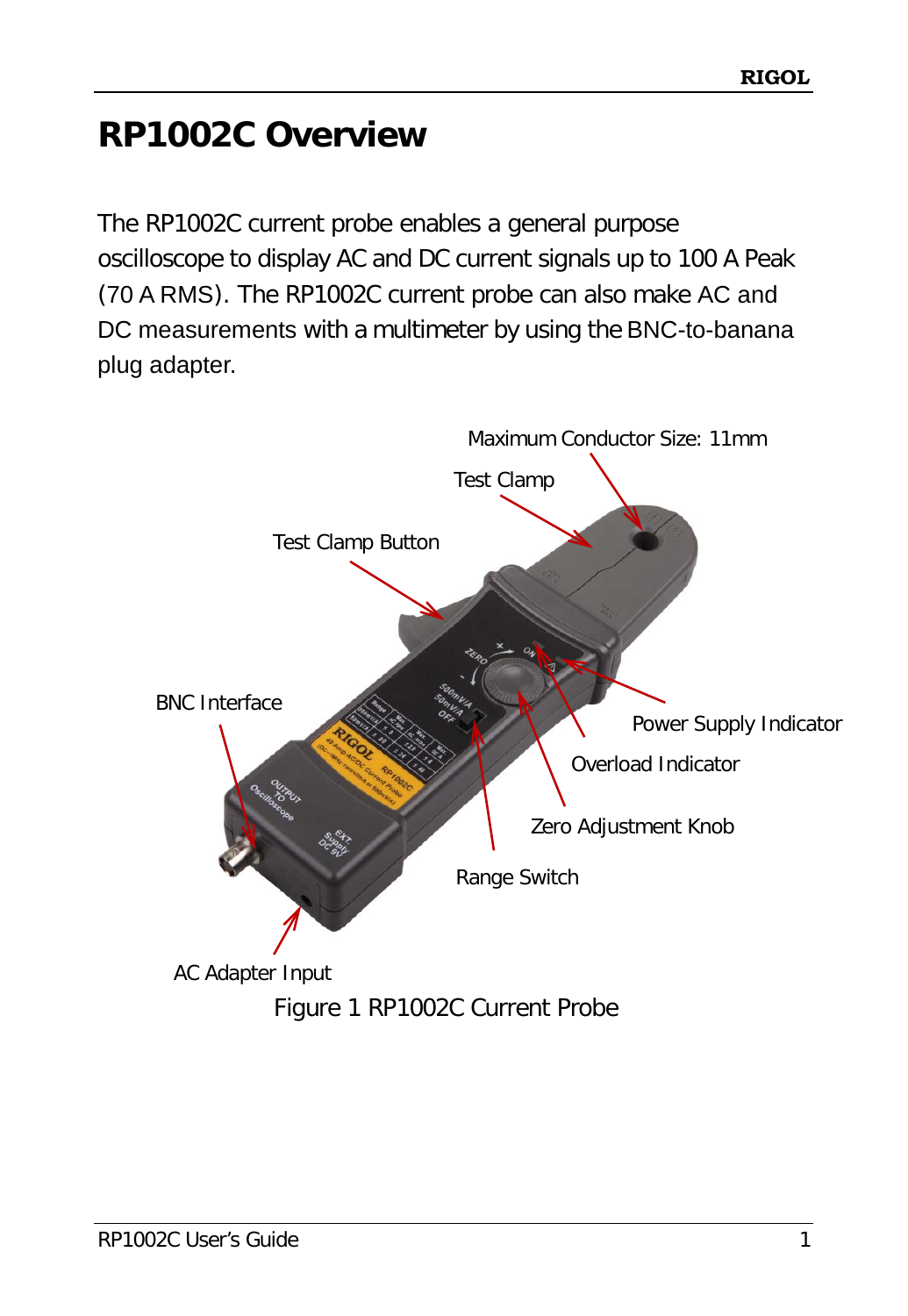#### **RIGOL**

| Control/Indicator | <b>Description</b>                          |
|-------------------|---------------------------------------------|
|                   | Current flow symbol: The arrow shows        |
|                   | the positive direction of current flow      |
|                   |                                             |
|                   | Zero adjustment: After connecting to        |
| ZERO              | power and fixing the current probe to a     |
|                   | fixed position, rotate the knob to adjust   |
|                   | the probe output tothe proper DC offset. It |
|                   | may also be used to offset a DC signal      |
|                   | component. Zeroing is not needed for AC     |
|                   | measurements unless your instrument         |
|                   | cannot isolate a DC component (if           |
|                   | present).                                   |
|                   | Range switch: Slide the switch from OFF     |
| 500mV/A           | to either the 50 mV/A or 500mV/A range.     |
| 50mV/A            | When 50 mV/A or 500mV/A is selected,        |
| OFF               | the probe is turned on, and the green       |
|                   | battery indicator (ON) lights.              |
|                   | Power Supply indicator: The green           |
|                   | power supply indicator lights when the      |
| ON                | probe is turned on. For more information,   |
|                   | please refer to To Install the Battery.     |
|                   | Overload indicator: The red overload        |
|                   | indicator lights and flicks continuously if |
|                   | the measured signal is greater than the     |
|                   | maximum range of the selected range         |
|                   | capacity.                                   |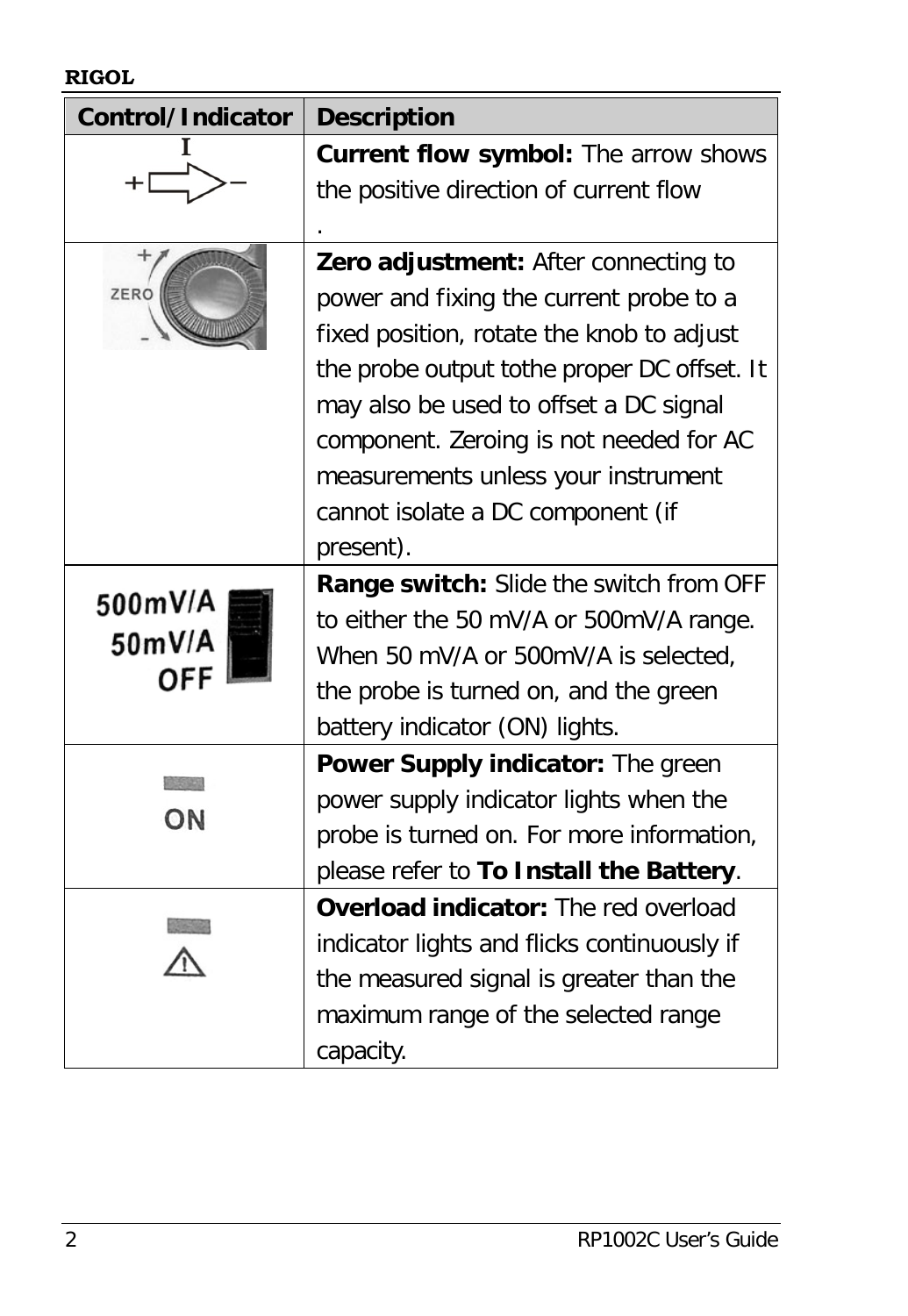# <span id="page-9-0"></span>**Basic Operation**

Before using the current probe, the battery or specified AC power adapter must be installed. For the battery installation instructions, refer to **[To Install the Battery](#page-14-0)**.

![](_page_9_Picture_3.jpeg)

# **CAUTION**

Do not clamp the probe onto circuits with voltages greater than 600 VAC. Otherwise, personal injury or damage to the probe may result.

![](_page_9_Picture_6.jpeg)

# **CAUTION**

Always connect the RP1002C current probe output to the instrument before clamping onto the circuit under test.

# <span id="page-9-1"></span>**Connection between the Current Probe and Oscilloscope**

- 1 Set the coupling mode of the oscilloscope to DC and connect the BNC interface of the RP1002C current probe to the oscilloscope input via dual-BNC coaxial cable.
- 2 Move the Range switch to the 50 mV/A or 500 mV/A position to turn on the RP1002C current probe. At this point, the green battery indicator lights.
- 3 Use the zero adjustment knob to adjust the probe to the proper DC offset.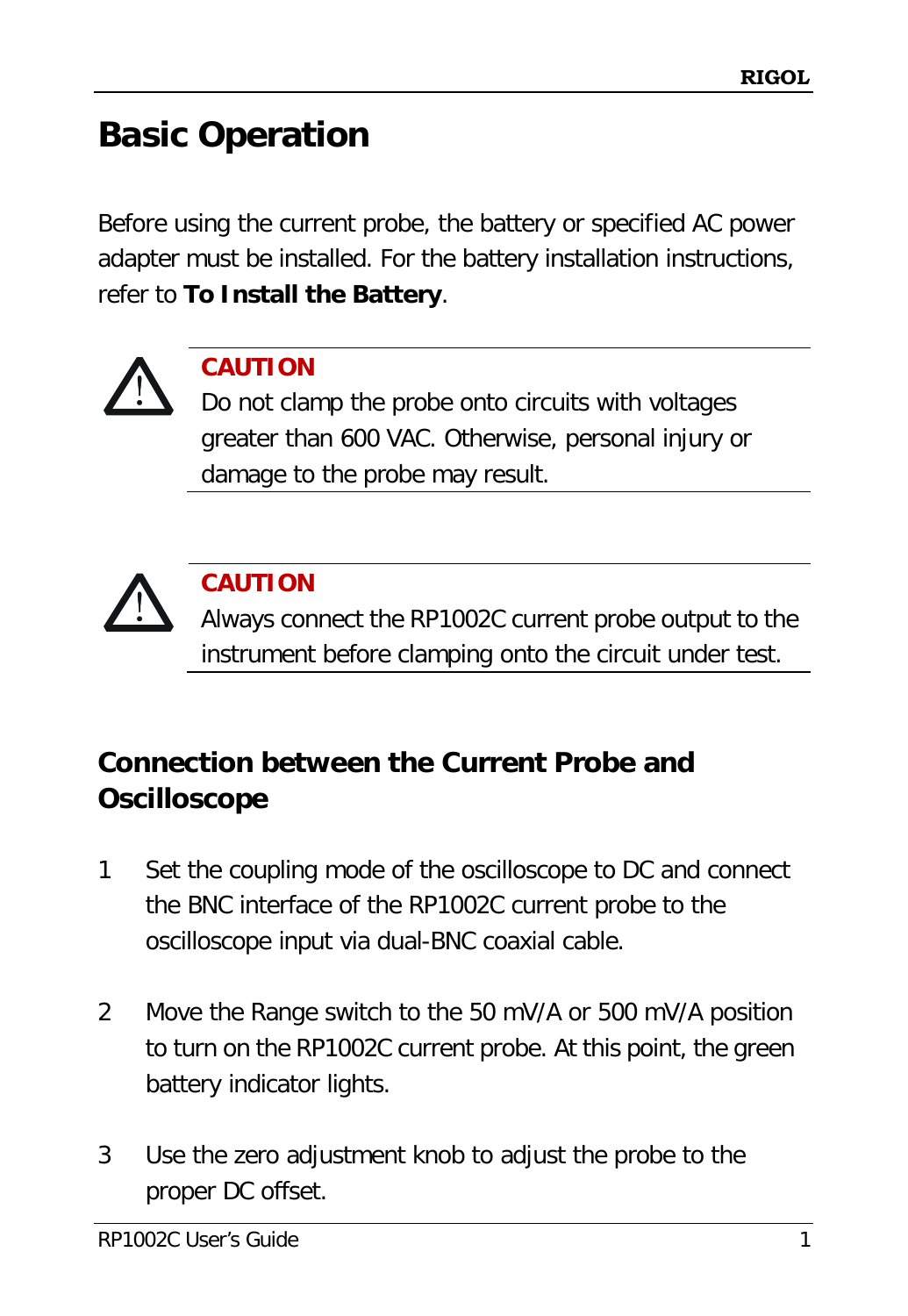#### **RIGOL**

Note: when measuring DC signals, accurate DC value is possible only when the current probe is fixed at a certain position, otherwise, the change of the position of the probe will cause the DC drift. When measuring AC signals, users can move the current probe.

4 Before connecting the current probe to circuit, open the test clamp and clamp it onto the conductor as shown in the figure below.

![](_page_10_Picture_3.jpeg)

Figure 2 Connection between the Test Clamp and Conductor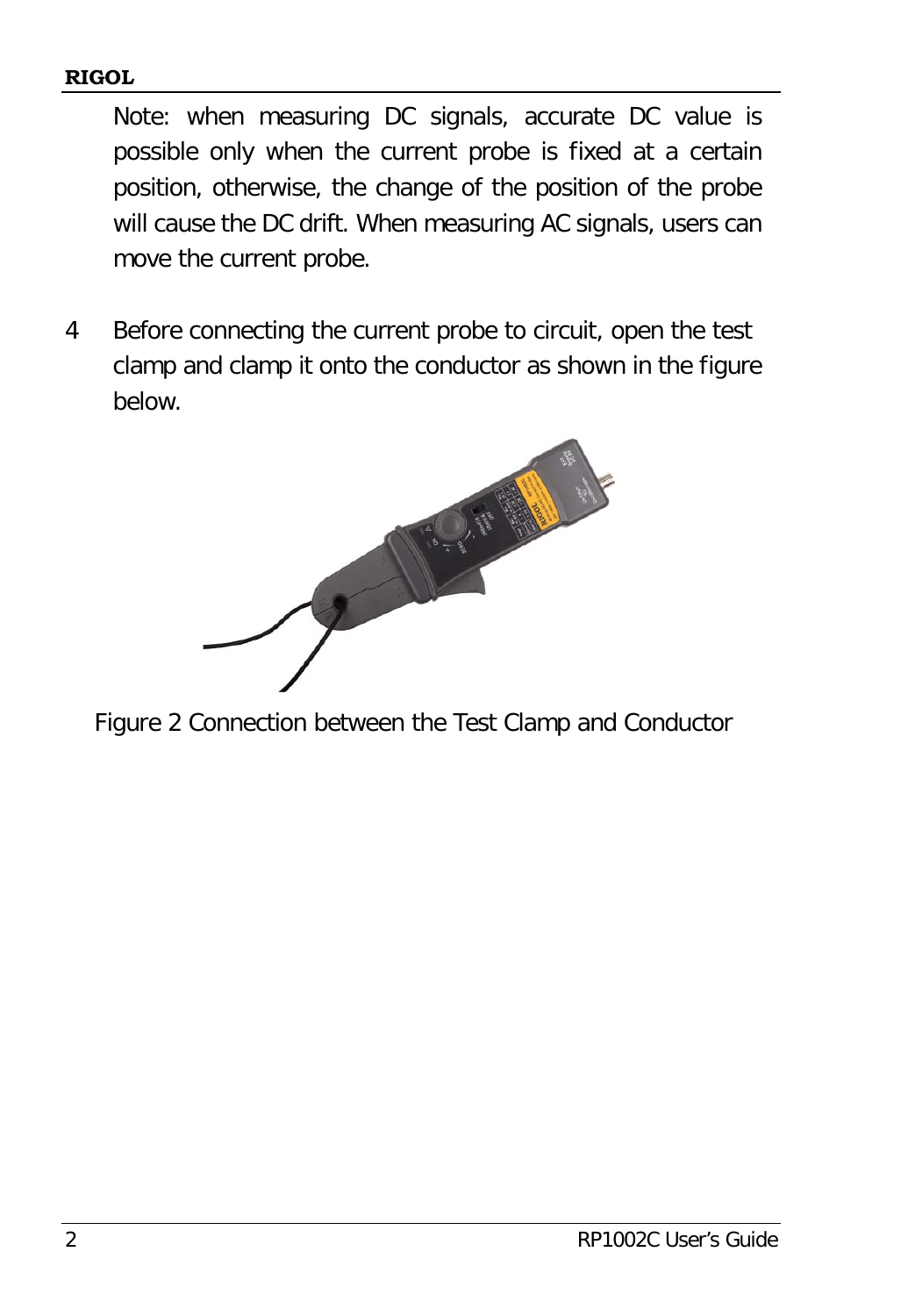5 Adjust the probe channel and oscilloscope as necessary to get a clear and stable view of the signal. At this point, you can see both the current components of AC and DC. Set the coupling mode of the oscilloscope to AC to see the current components of AC. The operation method of the current components of AC is the ratio of the voltage amplitude measured through the oscilloscope and the switch range currently selected of the current probe (50 mV/A or 500 mV/A).

Note: The current drawn by different devices look much different than that of others. While the RMS current can only be used in low frequency current, the momentary peaks may be quite high. The figure on the next page shows the difference between the line current drawn by a resistive load and a motor controller.

![](_page_11_Figure_3.jpeg)

Figure 3 Typical Current Waveforms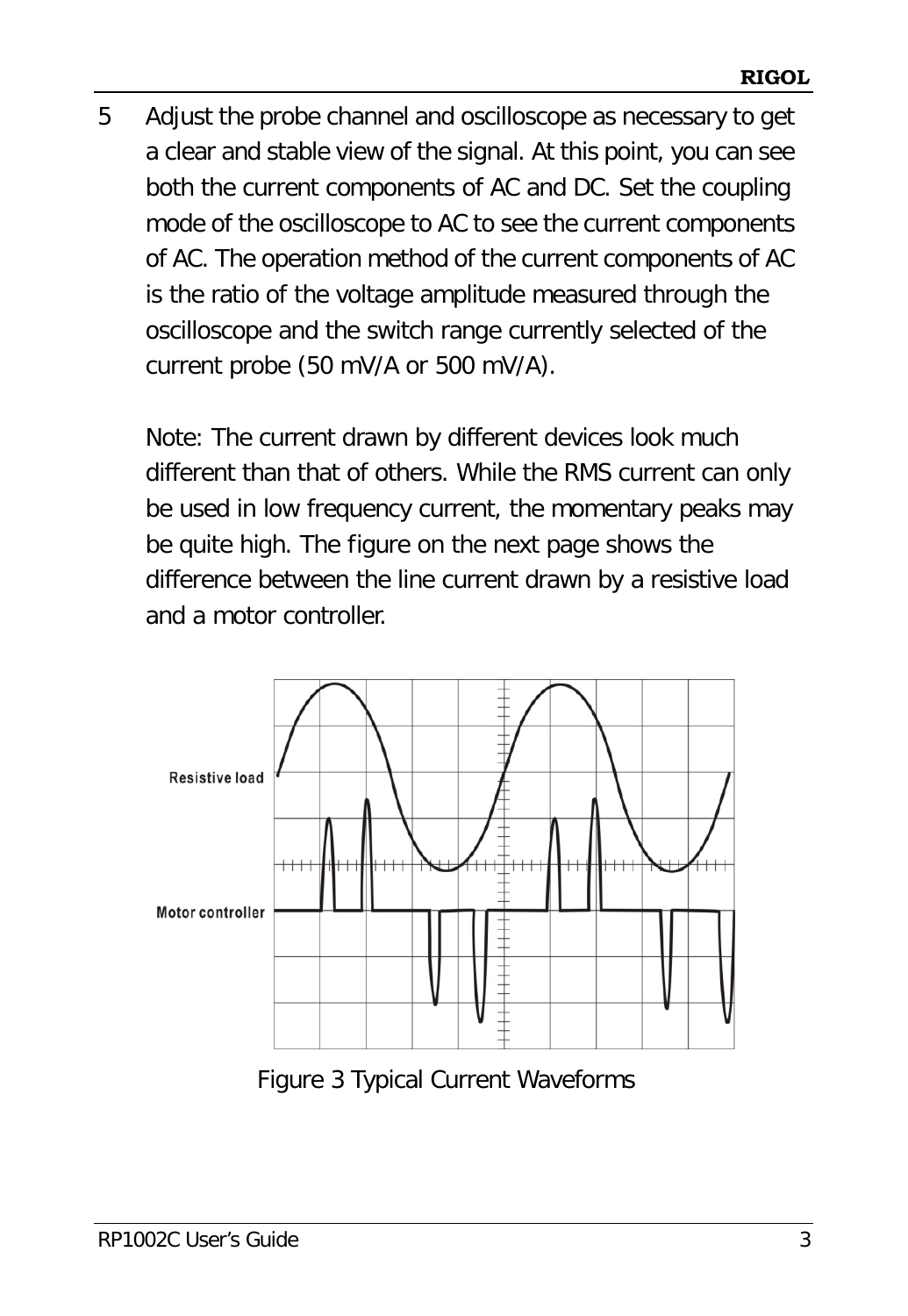# <span id="page-12-0"></span>**Connection between the Current Probe and Digital Meter**

Connect the BNC connector of the RP1002C current probe and the input terminal of the digital meter using the BNC-to-banana plug adapter provided with the accessories.

To measure only AC current, select the AC volts of the meter. To measure DC current, select the DC volts of the meter, and adjust the probe output to the proper DC offset. When connecting the current under test, please note the current convention arrow on the test clamp to get the proper polarity reading.

Note: To increase the measurement sensitivity of the RP1002C current probe, loop additional turns of the wire under test through the test clamp. The sensitivity of the RP1002C current probe is multiplied times the number of loops in the test clamp, for example, 50 mV/A  $X$  4 turns = 200 mV/A.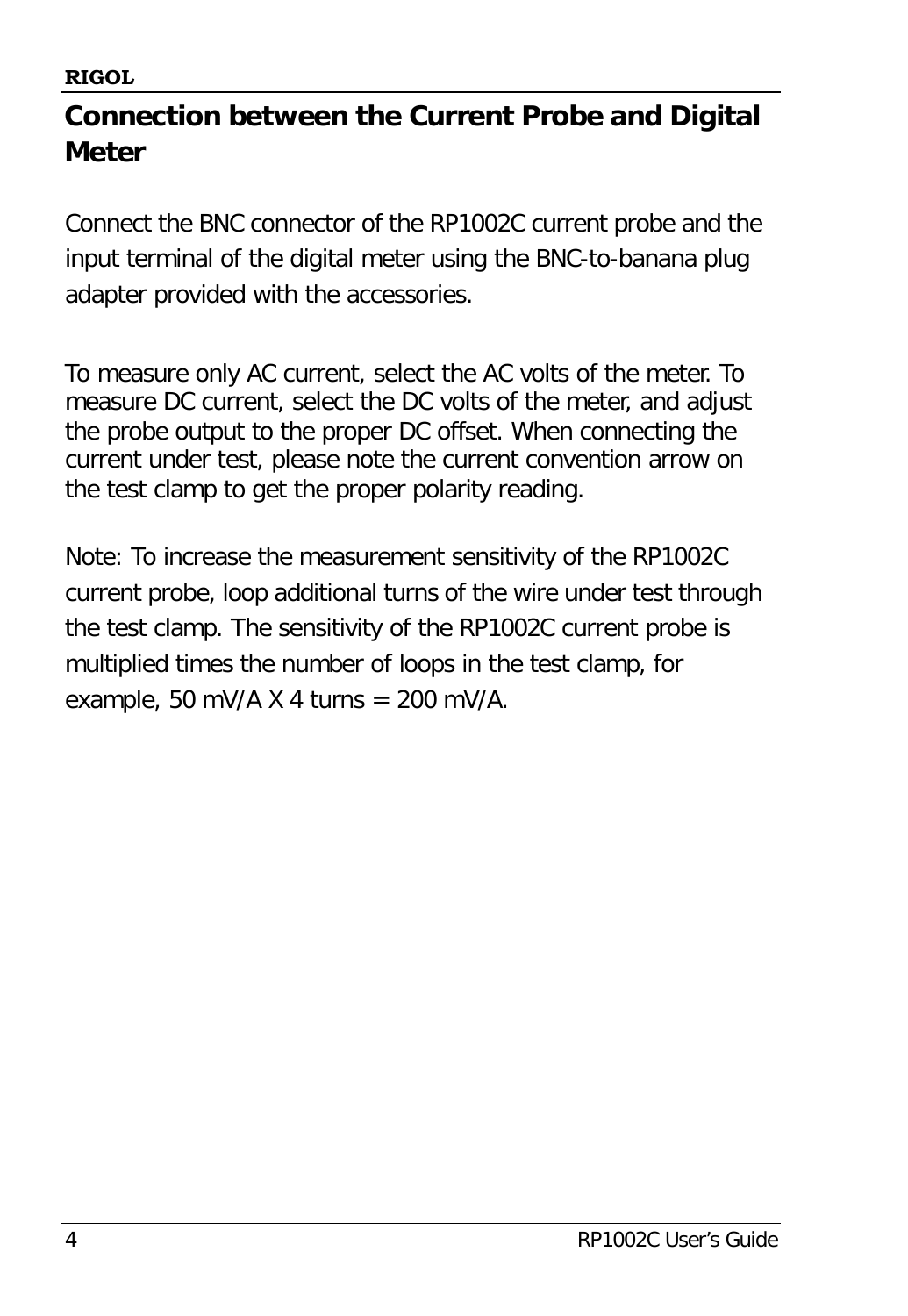# <span id="page-13-0"></span>**Maintenance**

# <span id="page-13-1"></span>**Battery**

- 1 The RP1002C current probe uses a single square 9 V battery. This instrument is a high power product. Please use the specified alkaline battery.
- 2 As the battery in the RP1002C current probe is drained, significant measurement errors may occur. The green battery indicator will continue to light until a low battery voltage of 6.5 V is reached.

![](_page_13_Picture_5.jpeg)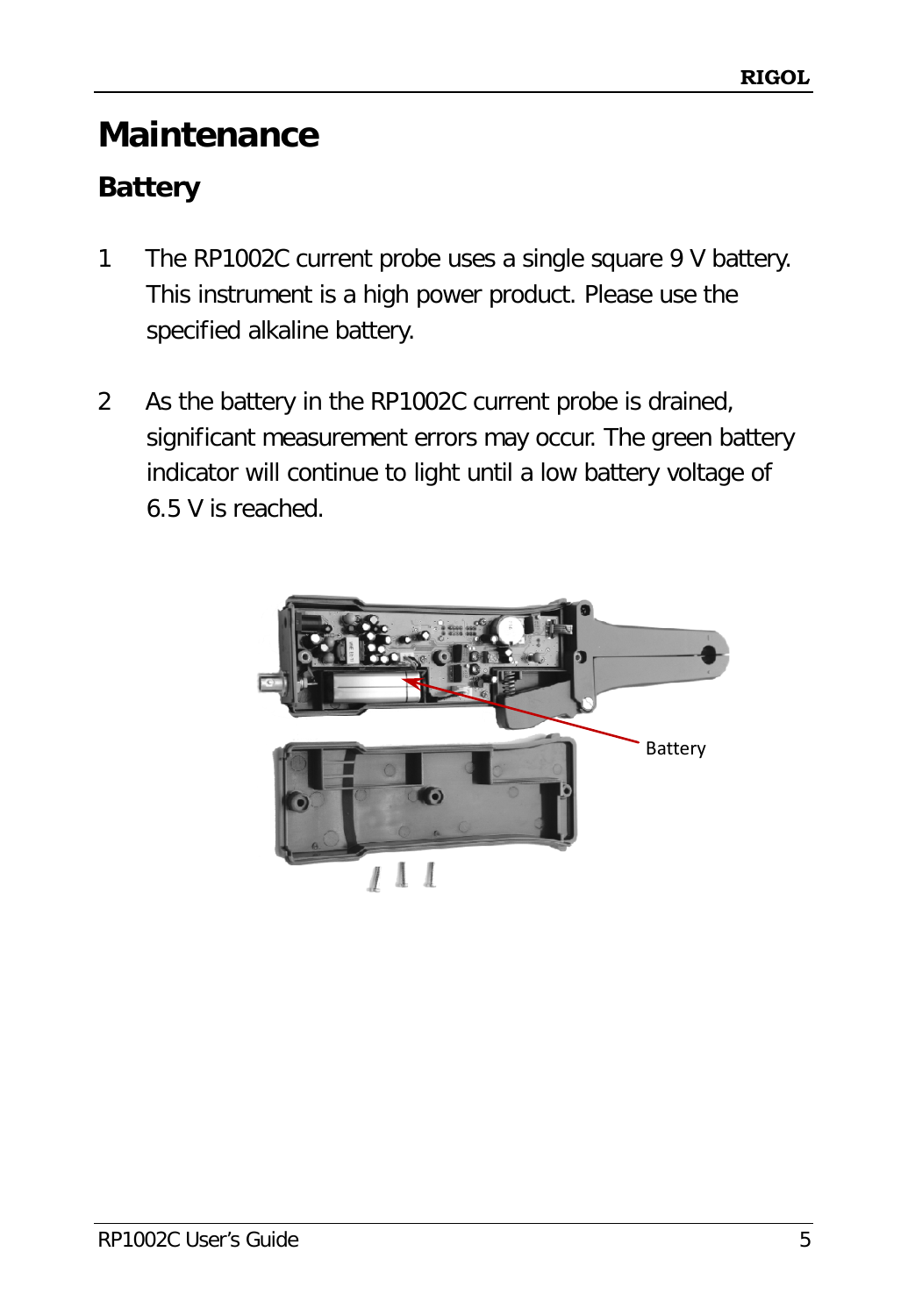# <span id="page-14-0"></span>**To Install the Battery**

- 1 Remove the test clamp from the circuit.
- 2 Remove the three screws on the rear cover and take off the rear cover. You can see the location of the battery and remove the battery.
- 3 While observing polarity, install the new alkaline battery at the corresponding location.
- 4 Install the rear cover.

# <span id="page-14-1"></span>**AC Power Adapter**

- 1 The specified AC power adapter can be used to avoid measurement error due to poor battery durability.
- 2 When using an AC power adapter for an extended time, you are recommended to remove the battery. This is because heating will result in battery leakage, and battery electrolyte will rust the circuit board, thus creating major damage. Furthermore, as batteries are high pollution products, you are recommended to avoid using them as far as possible.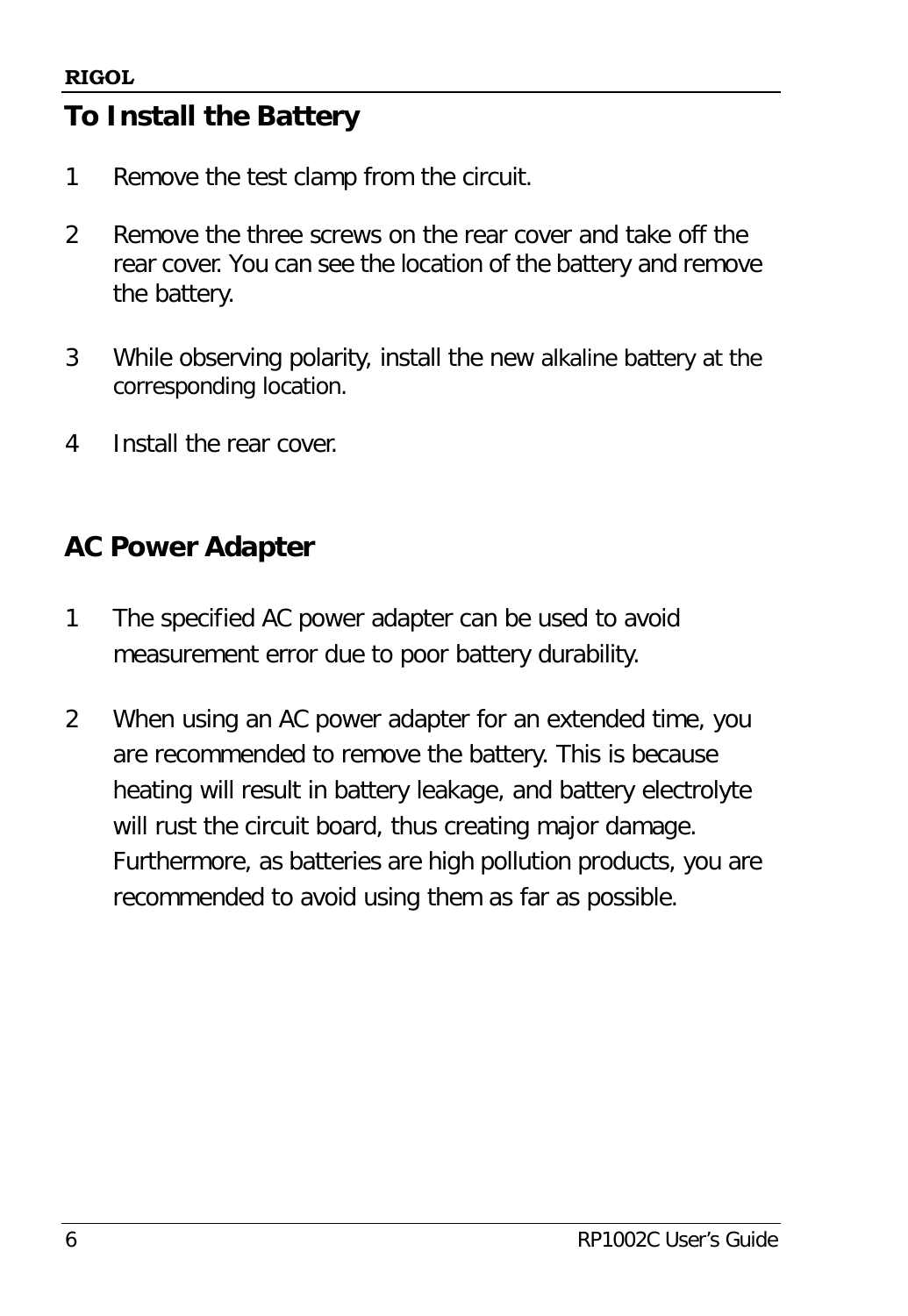# <span id="page-15-0"></span>**Cleaning**

To clean the probe exterior, use a soft cloth dampened in a solution of mild detergent and water. To clean the core, open the test clamp and clean the exposed core surfaces with a cotton swap dampened with isopropyl alcohol (isopropanol). Lubricate the clamp mating surfaces with light oil.

Note: Do not clean with solvents or abrasives. Do not immerse the probe.

# <span id="page-15-1"></span>**Preparation for shipment**

A special box is provided to be used for this product, convenient for storage and shipment. Please do not discard it. If the original packaging is unfit for use or not available, use the following packaging guidelines.

- 1 Use a sturdy shipping carton having inside dimensions at least one inch greater than the probe dimensions.
- 2 Put the probe into a plastic bag or wrap to protect it from dampness.
- 3 Place the probe into the box and stabilize it with light packaging material.
- 4 Seal the carton with shipping tape.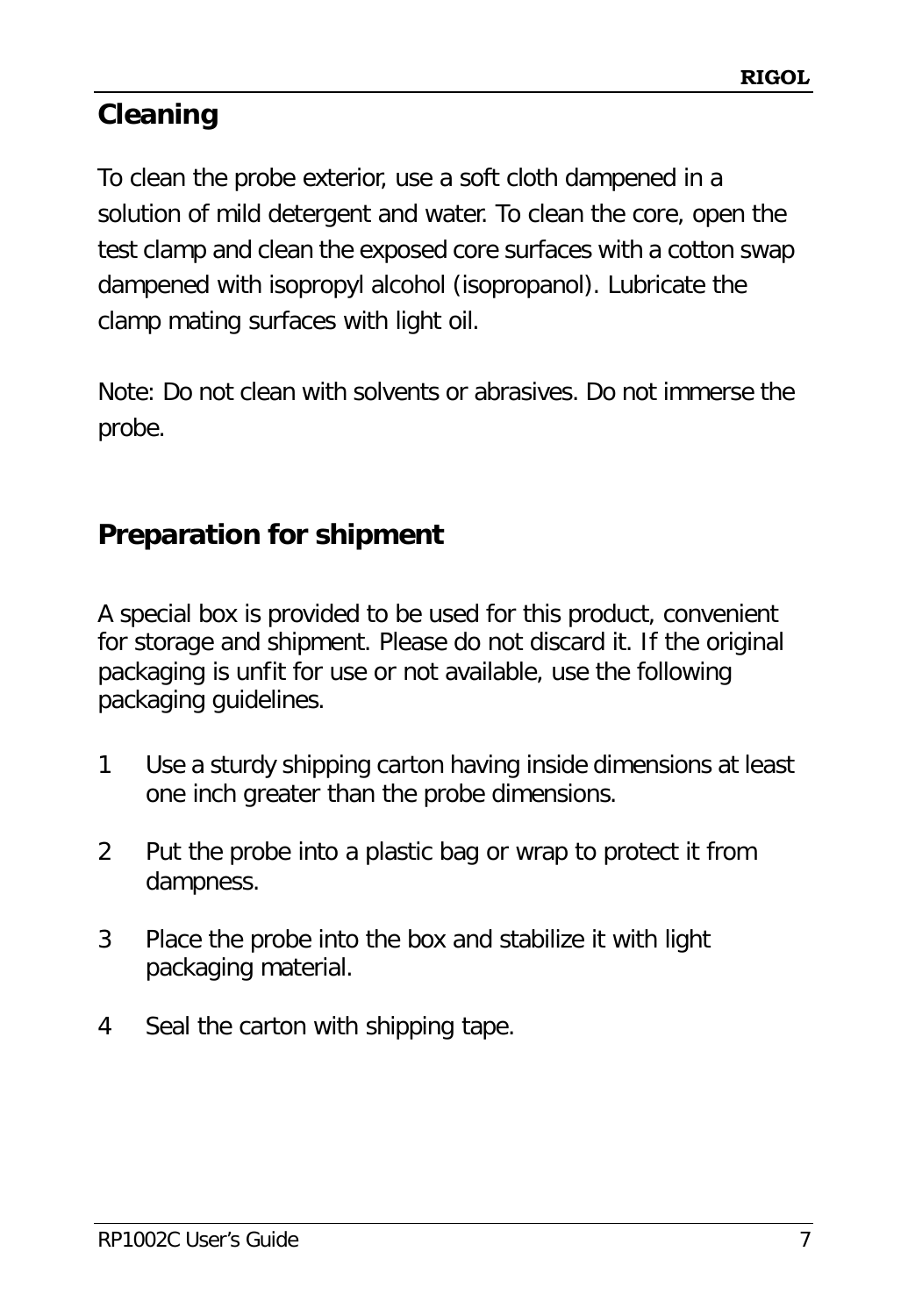# <span id="page-16-0"></span>**Specifications**

These characteristics apply to an adjusted RP1002C current probe installed on an oscilloscope of any brand. The oscilloscope must be warmed up for at least 20 minutes and be in an environment with the temperature at 10℃-30℃ and the humidity at 0-80%.

| <b>Current Range</b>          | 50mV/A, 500mV/A                       |
|-------------------------------|---------------------------------------|
| DC Accuracy, typical          | $500mV/A: +3\% +20mA$                 |
|                               | (20mA to 14A peak range)              |
|                               | 50mV/A: $\pm$ 4% $\pm$ 200mA          |
|                               | (200mA to 100A peak range)            |
|                               | $50mV/A: \pm 15\%$ maximum            |
|                               | (100A peak to 140A peak range)        |
| Gain versus frequency,        | See Appendix 1 Gain versus            |
| typical                       | Frequency at 1 A Peak (Typical)       |
| <b>Max. Working Current</b>   | See Voltage and Current Ratings       |
| Max. Working Voltage          | See Voltage and Current Ratings       |
| <b>Max. Floating Voltage</b>  | See Voltage and Current Ratings       |
| <b>Frequency Range</b>        | DC to 1MHz (-3dB)                     |
| <b>Battery Type and Life,</b> | 9V NEDA 1604A, IEC 6LR61              |
| typical                       | 8 hours (1 each)                      |
| DC Signal Linearity, typical  | See Appendix 3 DC Signal Linearity in |
|                               | 50mV/A Range (Typical)                |
| Phase versus frequency,       | See Appendix 4 Phase versus           |
| typical                       | Frequency at 1 A Peak (Typical)       |

# <span id="page-16-1"></span>**Electrical Characteristics**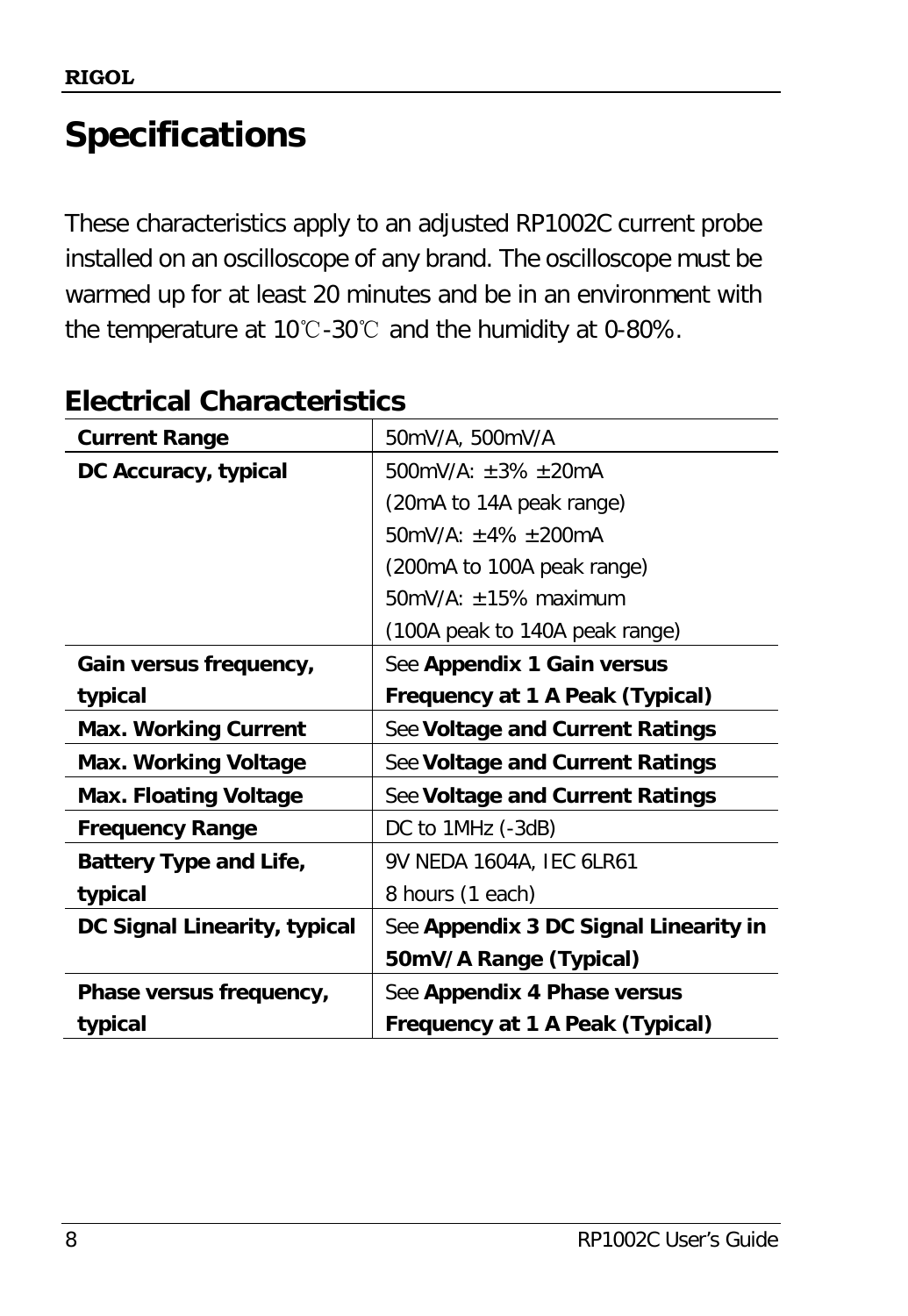| VOITAGE AND CUITENT NATINGS |                          |         |         |                 |
|-----------------------------|--------------------------|---------|---------|-----------------|
| <b>Parameter</b>            | Max. Working Current (A) |         | Max.    | Max.            |
|                             | 50mV/A                   | 500mV/A | Working | <b>Floating</b> |
|                             | Range                    | Range   | Voltage | Voltage         |
|                             |                          |         | (V)     | (V)             |
| <b>DC</b>                   | $70^{[1]}$               | 7       | 600     | 600             |
| DC+AC Peak                  | $70^{[1]}$               | 7       | 600     | 600             |
| <b>AC Peak</b>              | 70                       | 7       | 600     | 600             |
| <b>AC</b>                   | 140                      | 14      | 1200    |                 |
| Peak-peak                   |                          |         |         |                 |
| <b>RMS CAT III</b>          | 50                       | 5       | 600     | 600             |
| <b>RMS CAT II</b>           | 50                       | 5       | 600     | 600             |
| <b>RMS CAT I</b>            | 50                       | 5       | 600     | 600             |

# <span id="page-17-0"></span>**Voltage and Current Ratings**

**Note[1]:** For frequency derating, please refer to **[Appendix 2 Maximum](#page-20-2)** 

**[Current versus Frequency](#page-20-2)**.

# <span id="page-17-1"></span>**Physical Characteristics**

| <b>Dimensions</b>                    | 262mm x 81mm x 36mm     |
|--------------------------------------|-------------------------|
| Max. Conductor under test Size       | $10.3$ mm               |
| <b>Dual-BNC Coaxial Cable Length</b> | 100cm                   |
| Weight                               | 310g (battery excluded) |

# <span id="page-17-2"></span>**Environmental Characteristics**

| <b>Working Temperature</b> | $0^{\circ}$ to +50 $^{\circ}$ C               |
|----------------------------|-----------------------------------------------|
| <b>Storage Temperature</b> | $-20^{\circ}$ C to $+80^{\circ}$ C            |
| <b>Humidity</b>            | $0^{\circ}$ to +40 $^{\circ}$ C, 95% humidity |
|                            | +40°C to +50°C, 45% humidity                  |
| <b>Pollution Degree</b>    | ി                                             |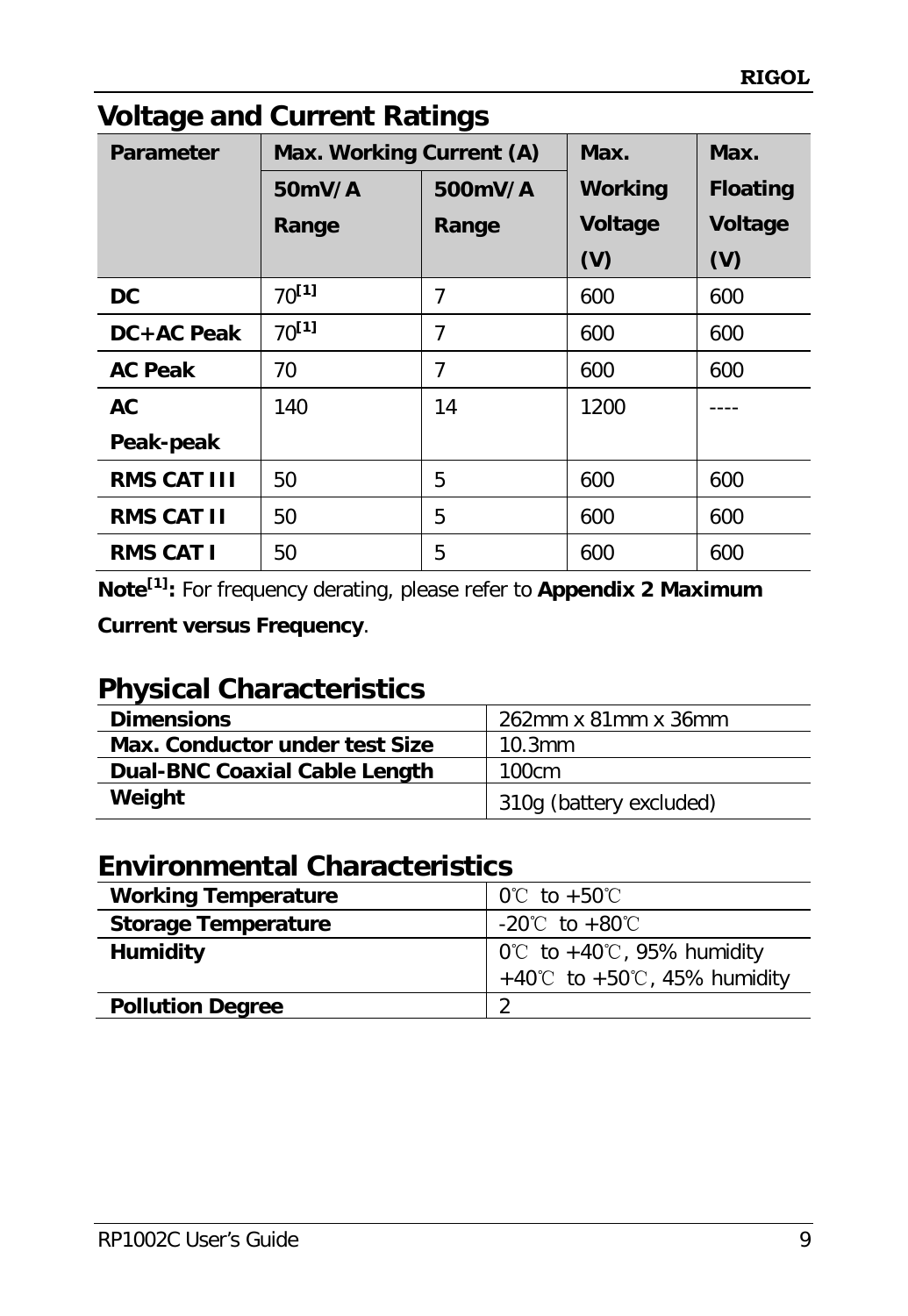# <span id="page-18-0"></span>**Certifications and Compliances**

| <b>EC Declaration of</b> | Low Voltage Directive 73/23/EEC, as amended by              |
|--------------------------|-------------------------------------------------------------|
| <b>Conformity - Low</b>  | 93/68/EEC                                                   |
| Voltage                  | Low Voltage Directive 73/23/EEC, as amended by<br>93/68/EEC |
|                          | EN 61010-1/A2:1995: Safety requirements for                 |
|                          | electrical equipment for measurement, control and           |
|                          | laboratory use - Part 1: General requirements.              |
|                          | EN 61010-2-032:1995: Safety requirements for                |
|                          | electrical equipment for measurement, control and           |
|                          | laboratory use - Part 2-032: Particular requirements        |
|                          | for hand-held current clamps for electrical                 |
|                          | measurement and test.                                       |
| <b>Additional</b>        | IEC61010-1/A2:1995: Safety requirements for                 |
| Compliance               | electrical equipment for measurement, control and           |
|                          | laboratory use - Part 1: General requirements.              |
|                          | IEC61010-2-032:1994: Safety requirements for                |
|                          | electrical equipment for measurement, control, and          |
|                          | laboratory use - Part 2-032: Particular requirements        |
|                          | for hand-held current clamps for electrical                 |
|                          | measurement and test.                                       |
| <b>Installation</b>      | CAT III: Equipment in a fixed industrial location           |
| (Overvoltage)            | (usually permanently connected)                             |
| Category                 | CAT II: Equipment at this level includes appliances,        |
|                          | portable tools, and similar products. Equipment is          |
|                          | usually cord-connected.                                     |
|                          | CAT I: Secondary (signal level) or battery operated         |
|                          | circuits of electronic equipment.                           |
| <b>Pollution Degree</b>  | A measure of the contaminates that could occur in           |
|                          | the environment around and within a product.                |
|                          | Products should be used only in the environment for         |
|                          | which they are rated.                                       |
|                          | Pollution Degree 1:                                         |
|                          | No pollution or only dry, nonconductive pollution           |
|                          | occurs. Products in this category are generally             |
|                          | encapsulated, hermetically sealed, or located in clean      |
|                          | rooms.                                                      |
|                          | Pollution Degree 2:                                         |
|                          | Normally only dry, nonconductive pollution occurs.          |
|                          | Occasionally a temporary conductivity that is caused        |
|                          | by condensation must be expected. This location is a        |
|                          | typical office/home environment. Temporary                  |
|                          | condensation occurs only when the product is out of         |
|                          | service.                                                    |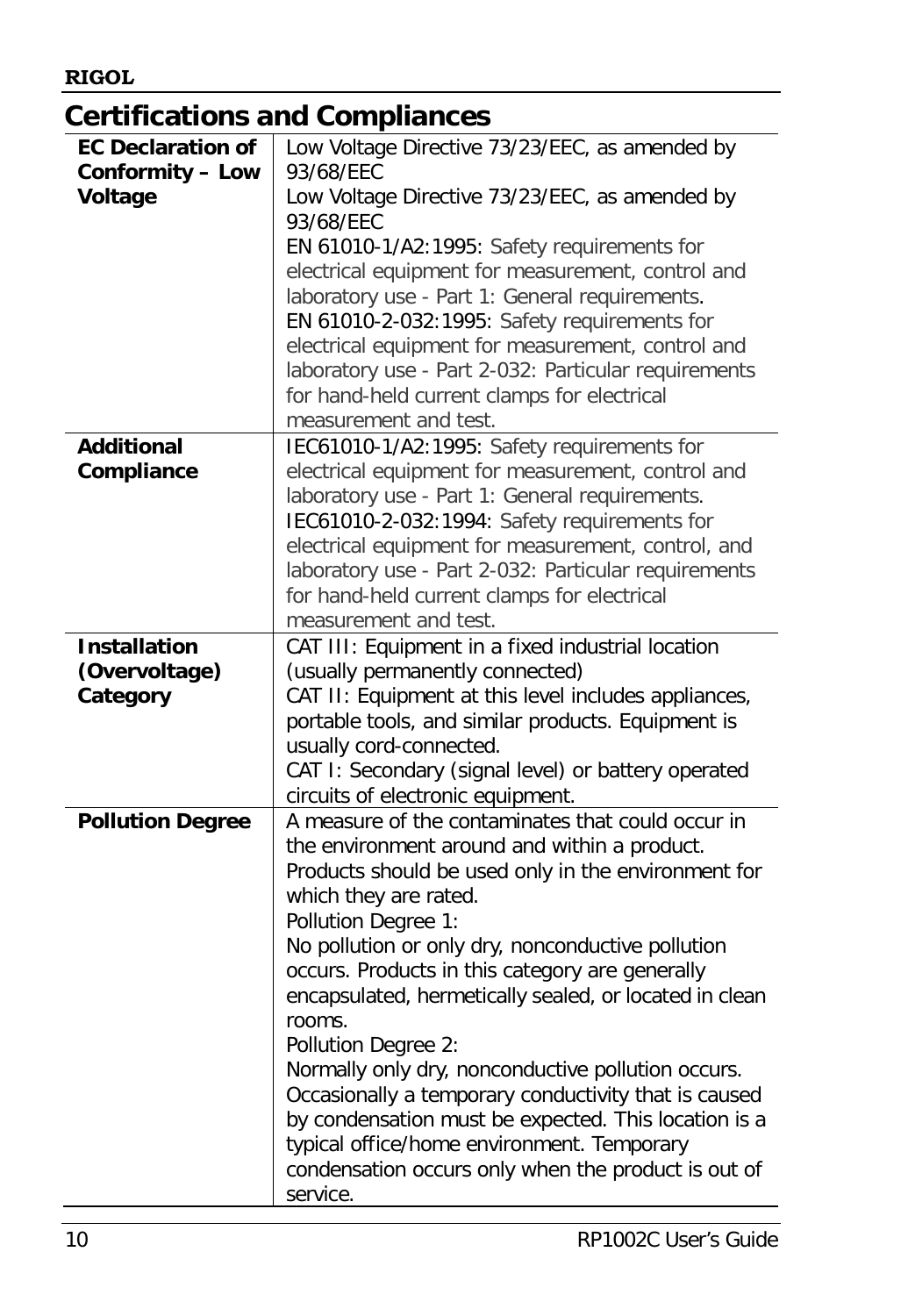# <span id="page-19-0"></span>**Accessories**

![](_page_19_Picture_2.jpeg)

- 1 An Chinese and English User's Guide
- 2 A dual-BNC coaxial cable
- 3 A BNC-to-banana plug adapter
- 4 An AC power adapter that accords with the standard of the destination country.

![](_page_19_Picture_7.jpeg)

Chinese and English User's Guide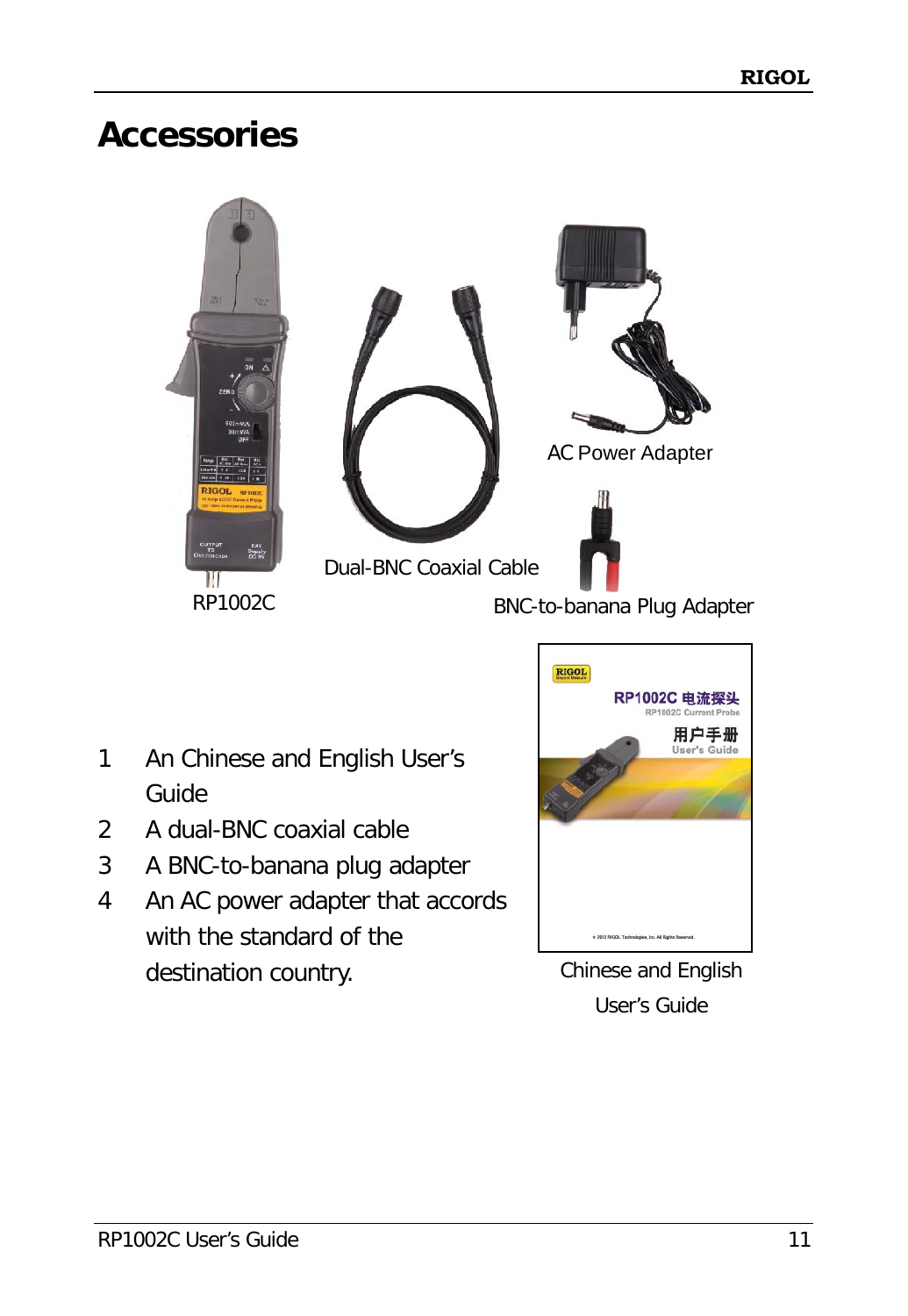# <span id="page-20-0"></span>**Appendix**

# <span id="page-20-1"></span>**Appendix 1 Gain versus Frequency at 1 A Peak (Typical)**

![](_page_20_Figure_3.jpeg)

<span id="page-20-2"></span>![](_page_20_Figure_4.jpeg)

![](_page_20_Figure_5.jpeg)